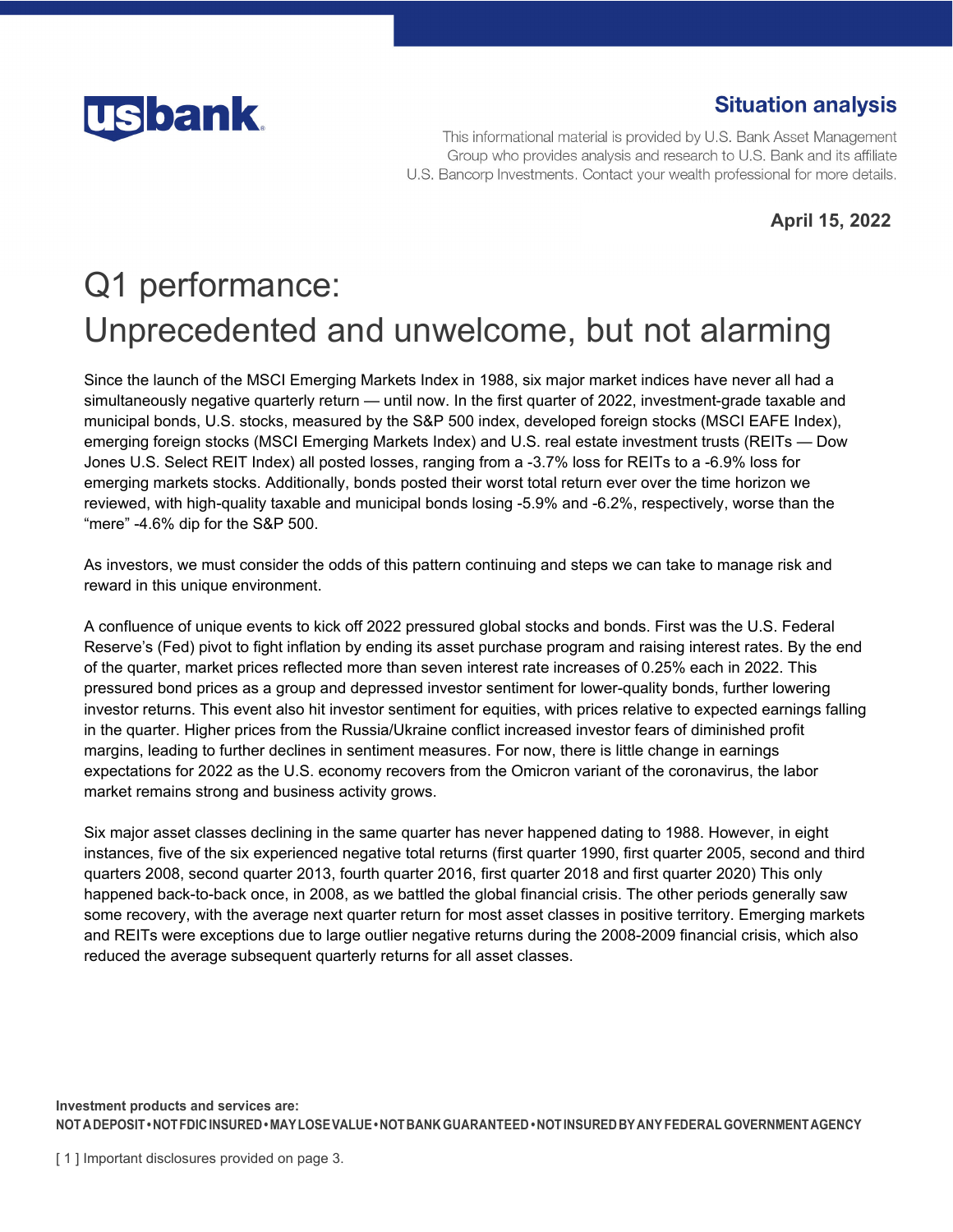## **Asset classes under pressure**

|                                        | 1Q 2022 return | Average return for<br>8 selected quarters* | Worst return of<br>8 selected quarters* |
|----------------------------------------|----------------|--------------------------------------------|-----------------------------------------|
| Bloomberg Aggregate Bond Index         | $-5.93%$       | $-0.80%$                                   | $-2.98%$                                |
| <b>Bloomberg Municipal Bonds Index</b> | $-6.23%$       | $-1.31%$                                   | $-3.62\%$                               |
| <b>S&amp;P 500 Index</b>               | $-4.60%$       | $-3.73%$                                   | $-19.60\%$                              |
| <b>MSCI EAFE Index</b>                 | $-5.79%$       | $-8.47%$                                   | $-22.72%$                               |
| <b>MSCI Emerging Markets Index</b>     | $-6.92%$       | $-8.38%$                                   | $-26.86%$                               |
| Dow Jones U.S. Select REIT Index       | $-3.71%$       | $-6.65%$                                   | $-28.52%$                               |

\*Average and worst calculations include eight quarters where five of the six asset classes posted negative returns: 1Q 1990, 1Q 2005, 2Q and 3Q 2008, 2Q 2013, 4Q 2016 and 1Q 2018.

Source: U.S. Bank analysis, Factset data: Data period: January 1, 1988, to March 31, 2022.

While history provides us some guide to what the future may hold, we must consider the differences in this market and economic environment and how best to position portfolios. The Fed is on a path to raise interest rates to battle inflation. Inflation pressures appear likely to remain above average for much of the year due to supply constraints on labor, energy, raw materials and semiconductors. The economy is reopening from coronavirusinduced shutdowns, and we see evidence of pent-up demand for leisure travel and services. However, higher prices may present a challenge to business profit margins, because companies must raise prices to compensate for higher wages and raw materials costs. Limitations on corporate pricing power could damage earnings prospects.

Given this confluence of uncertainty and the challenge of higher interest rates and above-average inflation, we prefer strategies with rising cash flows and rising income streams. Global infrastructure and bank loans are two investment strategies that meet these criteria. Global infrastructure comprises sectors such as utilities, transportation, energy storage, cell towers and data centers. Bank loans are loans to lower-quality companies where the income paid adjusts based on changes in short-term lending rates. Global infrastructure investments generally provided positive performance in the first quarter, with the Dow Jones Brookfield Global Infrastructure Index gaining 3.2%. Bank loans saw solid though slightly negative performance; the S&P/LSTA U.S. Leveraged Loan 100 Index lost 0.2%.

Coincidence of poor performance is unusual across major fixed income, equity and real asset classes. However, the occurrence does not portend a difficult future. It is important to understand the current and possible future market conditions to best position portfolios for these challenging environments. For now, the economic backdrop is one of slower but still positive growth and above-average inflation. Given this environment, we are tilting portfolios toward strategies with cash flows that benefit from inflation, including global infrastructure and bank loans. As market conditions evolve, we will update portfolio strategies and share our perspective.